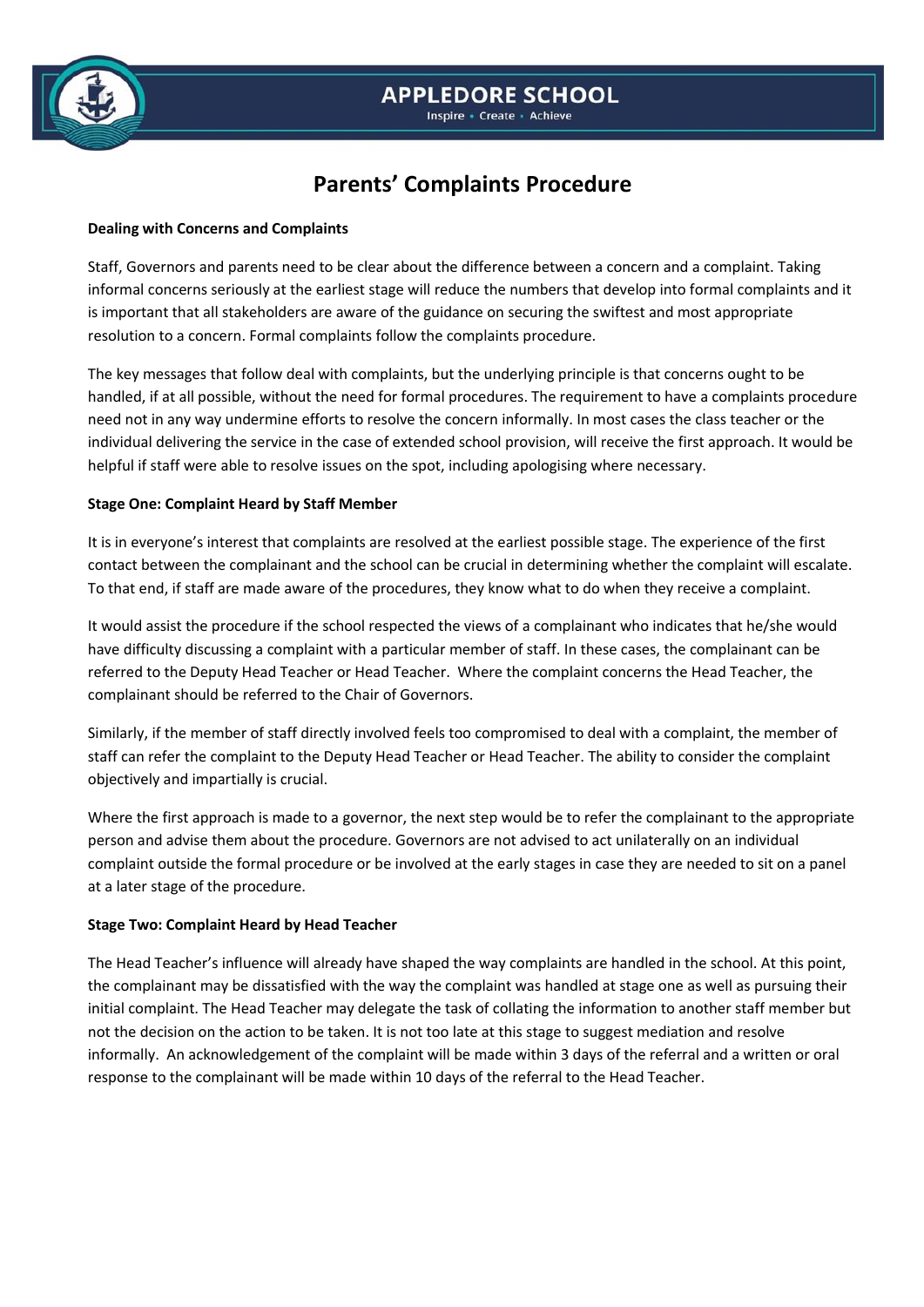# **Stage Three: Complaint Heard by Governing Body's Complaints Appeal Panel**

The complainant needs to write to the Chair of Governors (by completing Appendix A) giving details of the complaint. An acknowledgement of the complaint will be made within 3 days of the referral and a written or oral response to the complainant will be made following the Appeal Panel meeting. The Chair, or nominated governor, will convene a Governing Body Complaints Panel as detailed in the Standing Orders.

The governors' appeal hearing is the last school-based stage of the complaints process, and is not convened to merely rubber-stamp previous decisions.

### **The Remit of the Complaints Appeal Panel**

The panel can:

- dismiss the complaint in whole or in part
- uphold the complaint in whole or in part
- decide on the appropriate action to be taken to resolve the complaint
- recommend changes to the school's systems or procedures to ensure that problems of a similar nature do not recur

There are several points which any governor sitting on a complaints panel needs to remember:

- The appeal hearing is independent and impartial and must be seen to be so. No governor may sit on the panel if they have had a prior involvement in the complaint or in the circumstances surrounding it. In deciding the make-up of the panel, governors need to try and ensure that it is a cross-section of the categories of governor and sensitive to the issues of race, gender and religious affiliation.
- The aim of the hearing, which needs to be held in private, will always be to resolve the complaint and achieve reconciliation between the school and the complainant. However, it has to be recognised the complainant might not be satisfied with the outcome if the hearing does not find in their favour. It may only be possible to establish the facts and make recommendations which will satisfy the complainant that his or her complaint has been taken seriously.
- An effective panel will acknowledge that many complainants feel nervous and inhibited in a formal setting. Parents often feel emotional when discussing an issue that affects their child. The panel chair will ensure that the proceedings are as welcoming as possible. The layout of the room will set the tone and care is needed to ensure the setting is informal and not adversarial.
- Extra care needs to be taken when the complainant is a child. Careful consideration of the atmosphere and proceedings will ensure that the child does not feel intimidated. The panel needs to be aware of the views of the child and give them equal consideration to those of adults. Where the child's parent is the complainant, it would be helpful to give the parent the opportunity to say which parts of the hearing, if any, the child needs to attend.
- The governors sitting on the panel need to be aware of the complaints procedure

#### **Roles and Responsibilities**

#### **The Role of the Clerk**

The Department strongly recommends that any panel or group of governors considering complaints be clerked. The clerk would be the contact point for the complainant and be required to:

- set the date, time and venue of the hearing, ensuring that the dates are convenient to all parties and that the venue and proceedings are accessible
- collate any written material and send it to the parties in advance of the hearing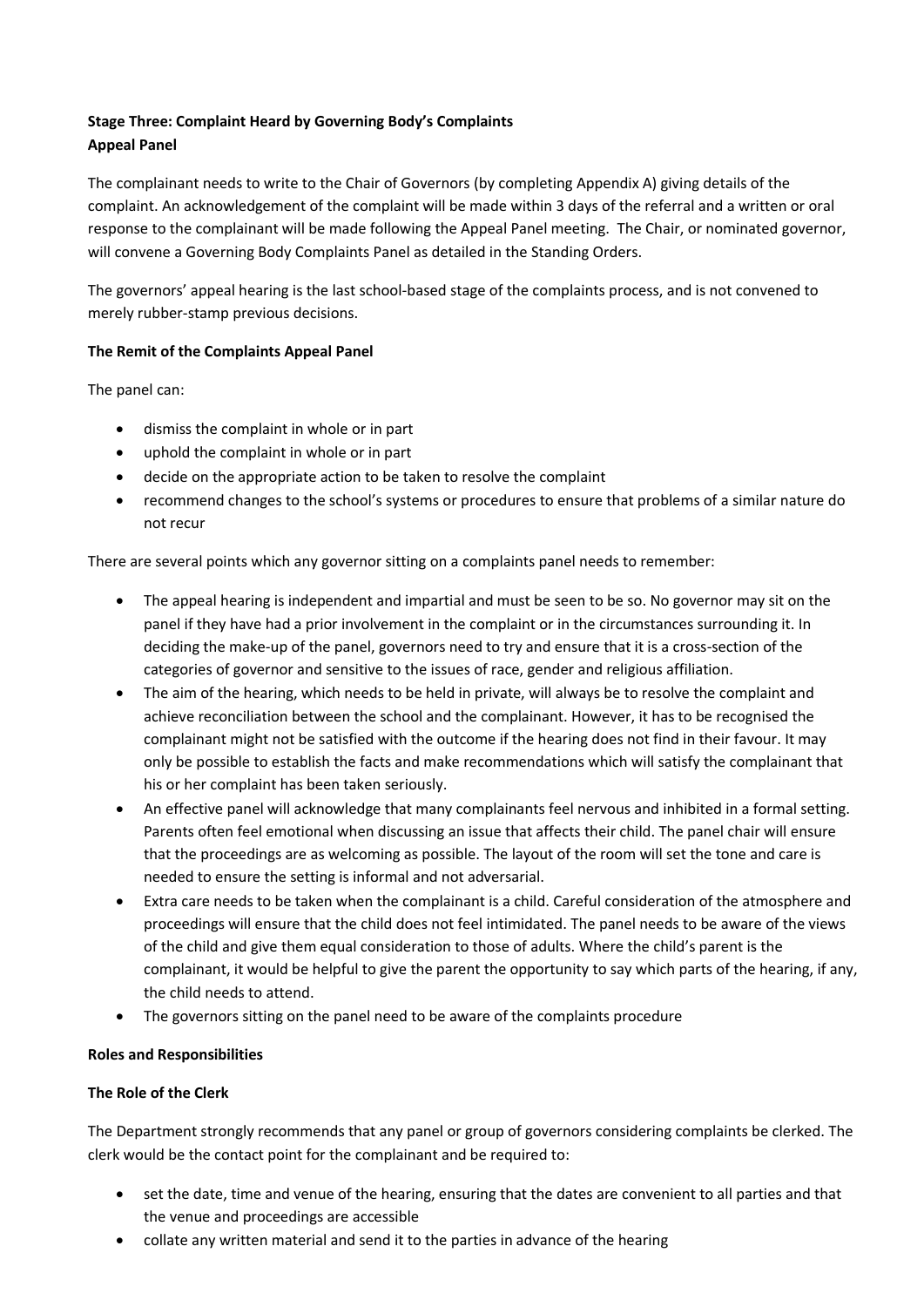- meet and welcome the parties as they arrive at the hearing
- record the proceedings
- notify all parties of the panel's decision

#### **The Role of the Chair of the Governing Body or the Nominated Governor**

The nominated governor role is to:

- check that the correct procedure has been followed
- notify the clerk to arrange the panel, if a hearing is appropriate

### **The Role of the Chair of the Panel**

The Chair of the Panel has a key role, ensuring that:

- the remit of the panel is explained to the parties and each party has the opportunity of putting their case without undue interruption
- the issues are addressed
- key findings of fact are made
- parents and others who may not be used to speaking at such a hearing are put at ease
- the hearing is conducted in an informal manner with each party treating the other with respect and courtesy
- the panel is open minded and acting independently
- no member of the panel has a vested interest in the outcome of the proceedings or any involvement in an earlier stage of the procedure
- each side is given the opportunity to state their case and ask questions
- written material is seen by all parties. If a new issue arises it would be useful to give all parties the opportunity to consider and comment on it

#### **Checklist for a Panel Hearing**

- The hearing is as informal as possible.
- Witnesses are only required to attend for the part of the hearing in which they give their evidence.
- After introductions, the complainant is invited to explain their complaint, and be followed by their witnesses.
- The Head Teacher may question both the complainant and the witnesses after each has spoken.
- The Head Teacher is then invited to explain the school's actions and be followed by the school's witnesses.
- The complainant may question both the Head Teacher and the witnesses after each has spoken.
- The panel may ask questions at any point.
- The complainant is then invited to sum up their complaint.
- The Head Teacher is then invited to sum up the school's actions and response to the complaint.
- Both parties leave together while the panel decides on the issues.
- The chair explains that both parties will hear from the panel within a set time scale.

## **Notification of the Panel's Decision**

The chair of the panel needs to ensure that the complainant is notified of the panel's decision, in writing, with the panel's response; this is usually within a set deadline which is publicised in the procedure. The letter needs to explain if there are any further rights of appeal and, if so, to whom they need to be addressed.